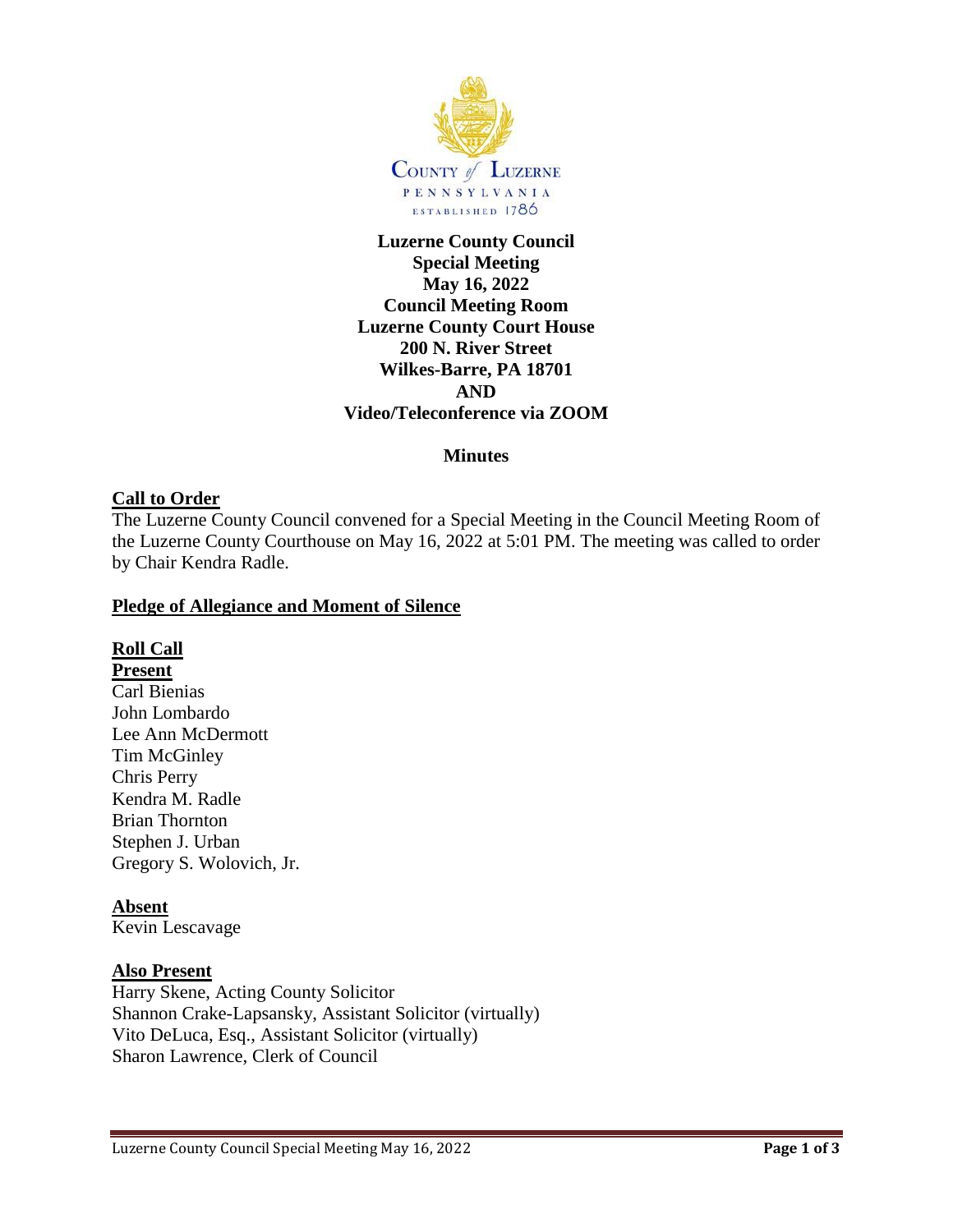### **Deletions from Voting Session Agenda** NONE

**Adoption of Special Meeting Agenda Motion to Adopt Voting Session Agenda by:** Mr. Lombardo **Second:** Ms. McDermott **Vote:** Nine (9) Ayes - Unanimous **Motion Passed (9-0) The Special Meeting Agenda is Adopted**

#### **Public Comment on Agenda Items**

**WRITTEN comments are submitted electronically via EMAIL or ZOOM. A copy of the full written comment for each speaker is posted under the corresponding meeting agenda. VERBAL comments can be heard in their entirety by accessing the public comment portion of the meeting recording posted next to the meeting agenda.**

**Mark Rabo (Hazleton) commented Verbally regarding** the Acting County Manager resolution and asked about compensation.

**Attorney Skene commented on the Executive Session. He stated prior to today's meeting we had an Executive Session concerning personnel matters relating to plans for County Manager.**

#### **Agenda Item**

**1. Motion to adopt resolution Accepting the Acting County Manager Designee for Acting County Manager Motion by:** Mr. McGinley **Second:** Mr. Lombardo **Motion to Amend Resolution Adding Additional Compensation of \$1000.00 per week by:** Mr. Thornton **Second:** Mr. Lombardo **Roll Call Vote to Amend:** Eight (8) Yes by Mr. Bienias, Mr. Lombardo, Ms. McDermott, Mr. McGinley, Mr. Perry, Ms. Radle, Mr. Thornton and Mr. Wolovich One (1) No by Mr. SJ Urban **Motion Passed (9-1) The Resolution is Amended**